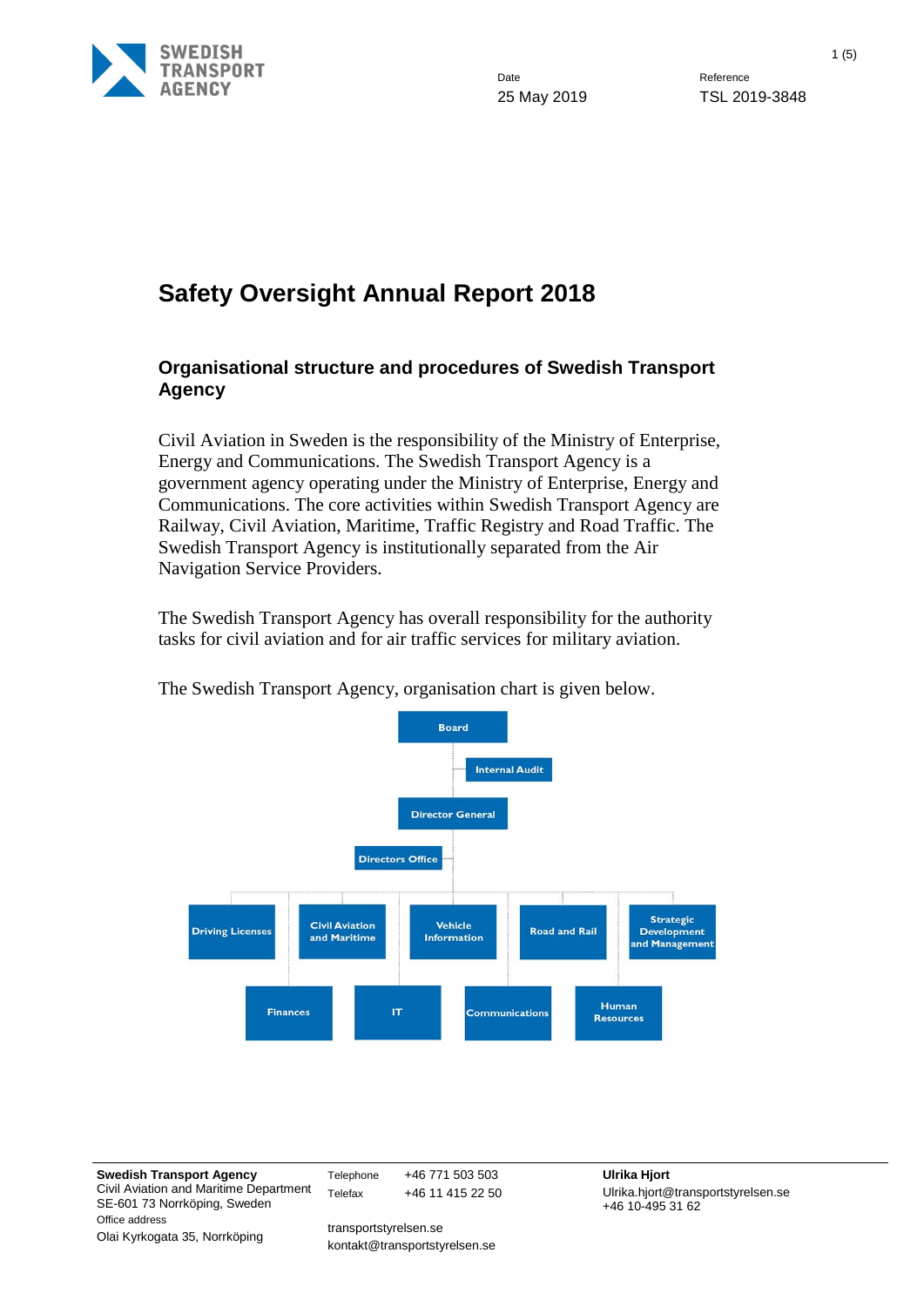

#### **Airspace and organisation under supervision of Swedish Transport Agency**

The responsible area is Sweden FIR. Sweden FIR is surrounded by FIRs of 9 States, namely Norway FIR/UIR, Kobenhavn FIR/UIR (Denmark), Rhein UIR (Germany), Warszawa FIR/UIR (Poland), Kaliningrad FIR/UIR (Russia – non-ECAC), Vilnius FIR/UIR (Lithuania), Riga FIR/UIR (Latvia), Tallinn FIR/UIR (Estonia) and Finland FIR/UIR.



22 Air Navigation Service Providers and 5 training organisations are certified by Swedish Transport Agency, see Appendix 1 and 2.

## **Qualified entities commissioned to conduct safety regulatory audits**

No qualified entities have been appointed in Sweden.

## **Existing levels of resources of Swedish Transport Agency**

At the beginning of 2018, nine fully trained ANS inspectors and one ANS inspector trainee were working at the Air Navigation Service Section. During 2018 two ANS inspectors left Swedish Transport Agency. Two new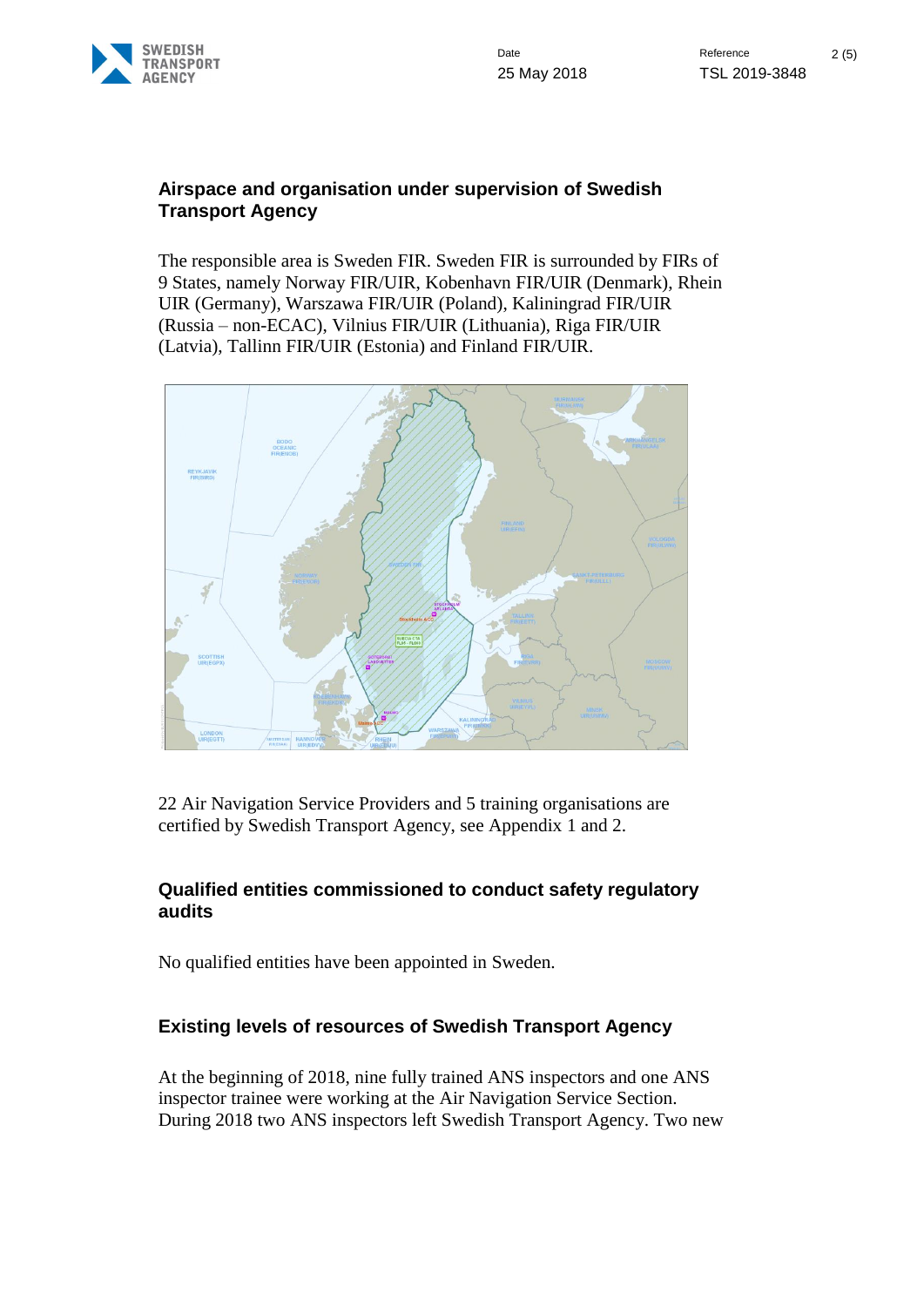

ANS inspectors employed during the end of 2018 and is still not authorised. In total at the end of 2018, there are nine fully trained ANS inspectors and three ANS inspector trainees. The primary task is safety oversight. Other tasks are conducted.

#### **Programme of safety regulatory audits, including information about the audits conducted and their scope**

There is a permanent focus on Commission Regulation (EU) No 1035/2011, including Annexes I, II, III, IV and V, and when applicable Commission Regulation (EU) No 2015/340.

At the end of 2018 more than 26 audits were performed, covering these main scoops:

| $\checkmark$ CNS | Kristianstad, Fyrstad, Skavsta, |
|------------------|---------------------------------|
|                  | ACR, SAAB, Swedavia, Växjö      |
|                  | Försvarsmakten                  |
| $\sqrt{SAR}$     | Sjöfartsverket                  |
| $\times$ ASM     | Vilhelmina                      |
| $\times$ ATS     | AFAB, ACR, LFV                  |
| $\times$ MET     | LFV, SMHI, Försvarsmakten,      |
|                  | ACR, AFAB                       |
| $\sqrt{70}$      | EPN, LFV, ACR, NUAC             |
|                  |                                 |

## **Safety issues identified through the safety oversight process**

No safety issues have been identified through the safety oversight process 2018. However, safety assurance and risk assessment have been part of continuous oversight, focusing on the oversight of changes, during 2018, to keep the awareness of the safety impact non-conformity may have.

#### **Safety directives**

No safety directives were issued by Swedish Transport Agency during 2018.

Kristina Holmberg Head of Air Navigation Service Section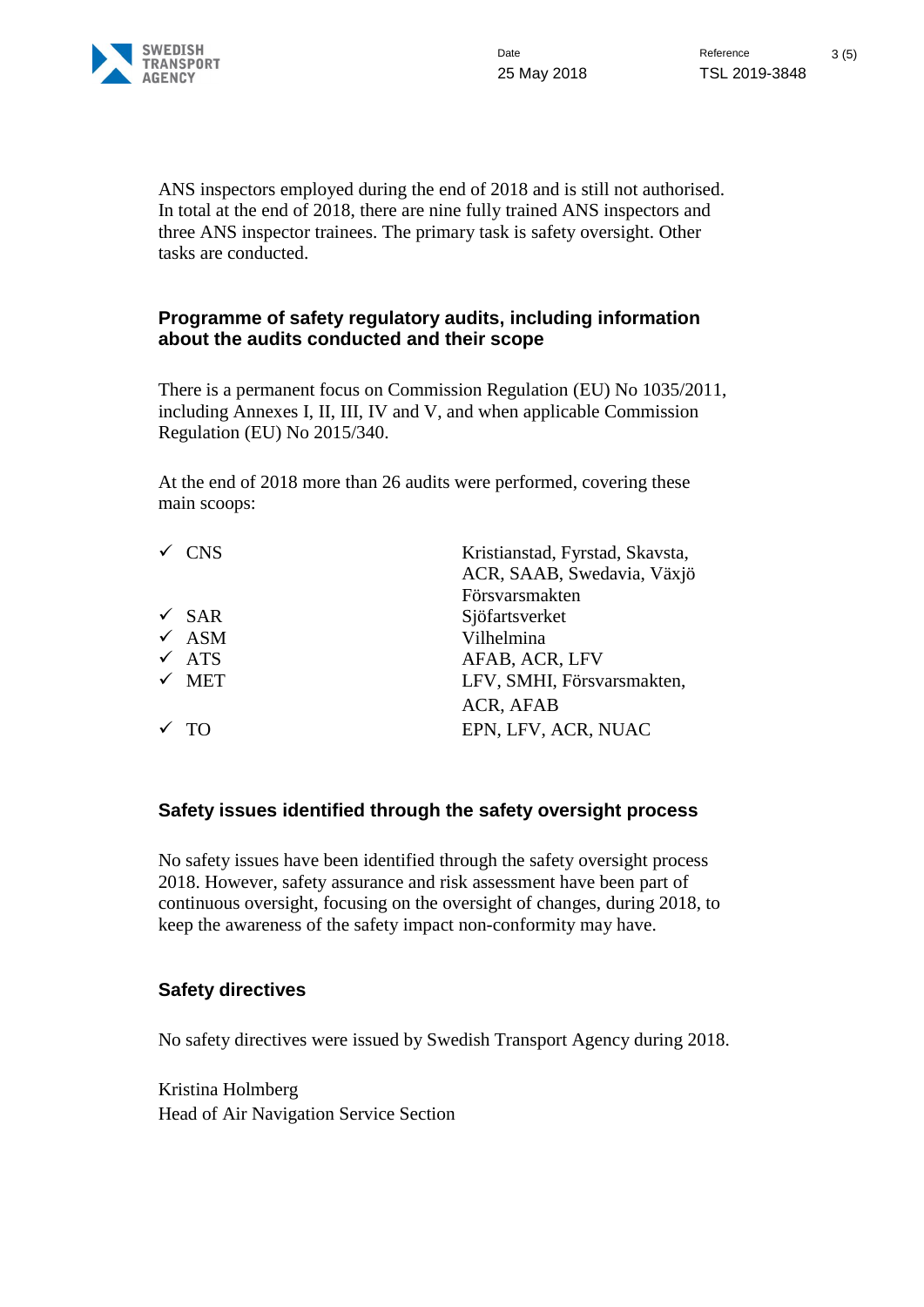

## **Appendix 1, Certified Air Navigation Service Providers:**

| <b>Name of the ANSP</b>                                    | <b>Services certified</b> |             |                          |              |                          | Date of Last | <b>Valid until</b>        |              | Date of                   |
|------------------------------------------------------------|---------------------------|-------------|--------------------------|--------------|--------------------------|--------------|---------------------------|--------------|---------------------------|
|                                                            | <b>ATS</b>                |             | <b>CNS</b><br><b>AIS</b> | <b>MET</b>   | Certificate /<br>Renewal |              | Designat                  | designation  |                           |
|                                                            | <b>ATC</b>                | <b>AFIS</b> |                          |              |                          |              |                           | ිත<br>ම      |                           |
| AB Dalaflyget                                              | N                         | Y           | N                        | Y            | Υ                        | 14/03/2013   | 31/12/2020                | Υ            | 01/01/2013                |
| <b>Aviation Capacity</b><br>Resources AB                   | Y                         | Υ           | N                        | N            | Υ                        | 01/03/2018   | 31/12/2020                | Υ            | 01/02/2018                |
| Arvidsjaur Flygplats AB                                    | Υ                         | Υ           | N                        | Υ            | Y                        | 01/07/2015   | 30/06/2021                | Υ            | 01/07/2014                |
| European Air Cargo AB                                      | $\mathsf{N}$              | Y           | N                        | $\mathsf{N}$ | Υ                        | 01/10/2017   | 30/09/2023                | Y            | 01/07/2018                |
| <b>Fyrstads Flygplats AB</b>                               | N                         | N           | N                        | Y            | $\mathsf{N}$             | 08/01/2015   | 31/12/2020                | $\mathsf{N}$ |                           |
| Hagfors Kommun                                             | N                         | Υ           | N                        | N            | Υ                        | 01/10/2017   | 30/09/2023                | Υ            | 03/06/2013                |
| Hemavan Tärnaby<br>Airport AB                              | N                         | Υ           | Ν                        | Y            | Υ                        | 29/05/2013   | 30/09/2019                | Υ            | 29/05/2013                |
| Härjedalens Kommun                                         | $\mathsf{N}$              | Y           | N                        | Υ            | Υ                        | 01/10/2017   | 30/09/2023                | Υ            | 29/05/2013                |
| Höga Kusten Airport AB                                     | N                         | Υ           | N                        | N            | Y                        | 14/03/2013   | 30/05/2019                | Y            | 01/05/2016                |
| Kristianstad Airport AB                                    | N                         | Ν           | Ν                        | Y            | $\mathsf{N}$             | 01/06/2015   | 31/03/2021                | N            |                           |
| Luftfartsverket                                            | N                         | N           | Y                        | Υ            | Υ                        | 02/06/2017   | 01/06/2021                | N            |                           |
| Luftfartsverket                                            | Y                         | Υ           | N                        | N            | $\mathsf{N}$             | 01/05/2014   | 01/06/2021                | Υ            | 01/07/2014                |
| Lycksele Flygplats AB                                      | N                         | Υ           | N                        | Y            | Υ                        | 01/06/2016   | 31/05/2022                | Υ            | 20/12/2012                |
| <b>NUAC HB</b>                                             | Υ                         | N           | N                        | N            | $\mathsf{N}$             | 01/07/2013   | 31/12/2020                | N            |                           |
| Pajala kommun                                              | N                         | Y           | N                        | N            | Y                        | 01/12/2017   | 30/11/2023                | Y            | 01/12/2017                |
| Saab AB                                                    | N                         | N           | Ν                        | Y            | $\mathsf{N}$             | 01/04/2013   | 31/05/2019                | N            |                           |
| Skövde Flygplats AB                                        | N                         | Y           | N                        | Y            | Υ                        | 28/03/2013   | 31/05/2019                | N            | 01/01/2018                |
| South Lapland Airport AB                                   | N                         | Y           | N                        | N            | Υ                        | 01/01/2018   | 30/11/2023                | Υ            | 01/01/2018                |
| Stockholm Skavsta<br><b>Flygplats AB</b>                   | N                         | N           | N                        | Y            | $\mathsf{N}$             | 01/02/2015   | 01/03/2021                | $\mathsf{N}$ |                           |
| Storuman<br><b>Kommunföretags</b><br>Ekonomiförvaltning AB | $\mathsf N$               | N           | Ν                        | И            | N                        | 29/05/2013   | Surrendered<br>07/06/2018 | н            | Surrendered<br>07/06/2018 |
| Sveriges meteorologiska<br>o hydrologiska institut         | N                         | N           | Ν                        | N            | Υ                        | 28/03/2013   | 31/03/2019                | Υ            | 01/03/2017                |
| Swedavia AB                                                | N                         | N           | N                        | Y            | $\mathsf{N}$             | 01/06/2015   | 31/05/2021                | N            |                           |
| <b>Torsby Flygplats AB</b>                                 | N                         | Υ           | N                        | Υ            | Υ                        | 29/05/2012   | 31/12/2020                | Υ            | 01/07/2018                |
| Växjö Småland Airport<br>AB                                | N                         | N           | N                        | Υ            | ${\sf N}$                | 29/05/2012   | 31/12/2020                | ${\sf N}$    |                           |